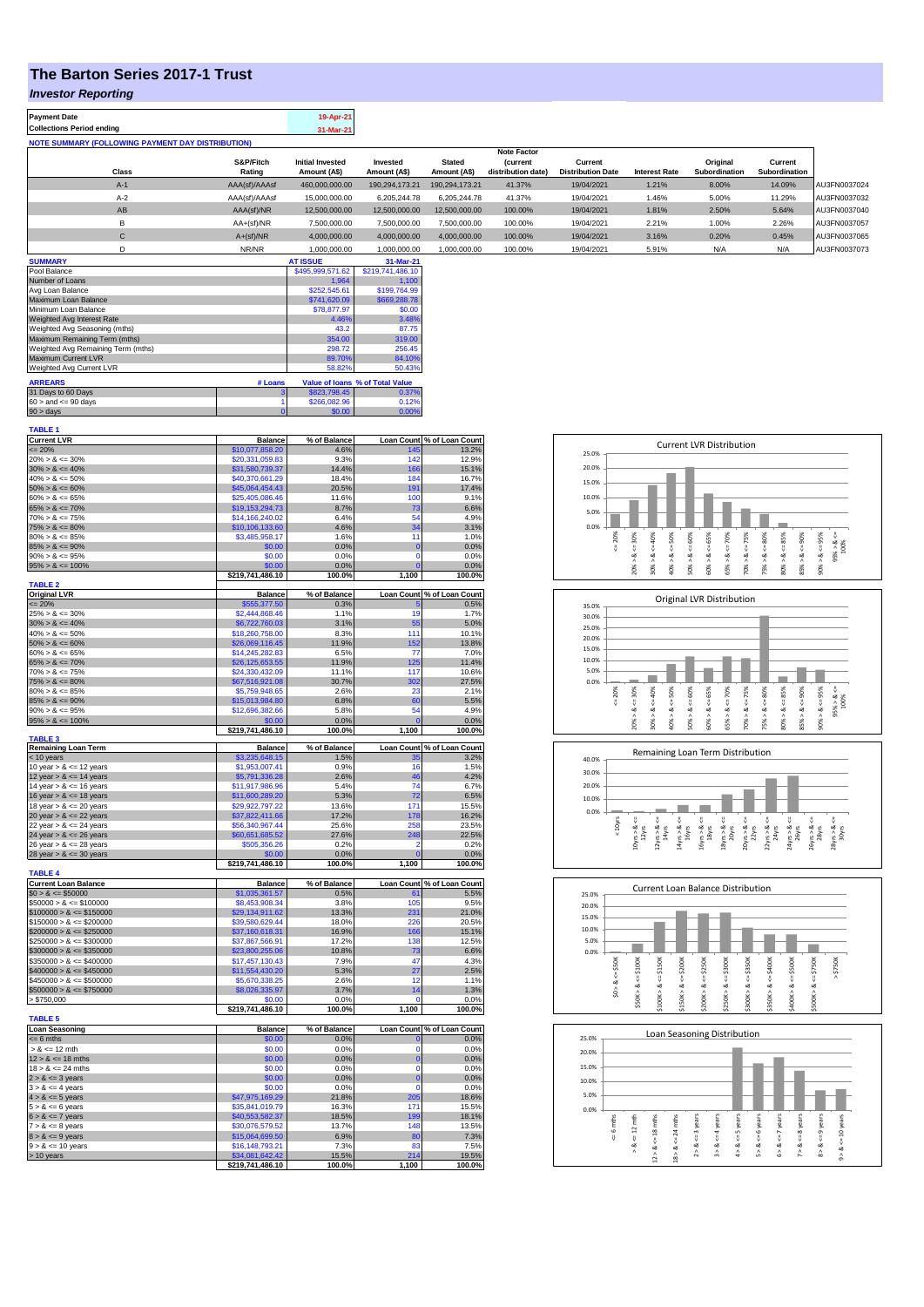## **The Barton Series 2017-1 Trust**

## *Investor Reporting*

| <b>Payment Date</b>                                 |                                  | 19-Apr-21                |                      |                                                                                                                                                                                                                                               |
|-----------------------------------------------------|----------------------------------|--------------------------|----------------------|-----------------------------------------------------------------------------------------------------------------------------------------------------------------------------------------------------------------------------------------------|
| <b>Collections Period ending</b>                    |                                  | 31-Mar-21                |                      |                                                                                                                                                                                                                                               |
| TABLE 6                                             |                                  |                          |                      |                                                                                                                                                                                                                                               |
| Postcode Concentration (top 10 by value)<br>2650    | <b>Balance</b><br>\$5,589,888,39 | % of Balance<br>2.5%     | <b>Loan Count</b>    | % of Loan Count                                                                                                                                                                                                                               |
| 2905                                                | \$4,435,474.58                   | 2.0%                     | 30<br>18             | 2.7%<br>1.6%                                                                                                                                                                                                                                  |
| 5108                                                | \$4,396,571.35                   | 2.0%                     | 29                   | 2.6%                                                                                                                                                                                                                                          |
| 2615                                                | \$4,159,054.45                   | 1.9%                     | 18                   | 1.6%                                                                                                                                                                                                                                          |
| 5109                                                | \$3,740,250.66                   | 1.7%                     | 22                   | 2.0%                                                                                                                                                                                                                                          |
| 6210                                                | \$3,548,471.43                   | 1.6%                     | 21                   | 1.9%                                                                                                                                                                                                                                          |
| 5118                                                | \$3,343,760.03                   | 1.5%                     | 18                   | 1.6%                                                                                                                                                                                                                                          |
| 6208                                                | \$3,165,100.87                   | 1.4%                     | 12                   | 1.1%                                                                                                                                                                                                                                          |
| 2602                                                | \$3,059,329.59                   | 1.4%                     | 14                   | 1.3%                                                                                                                                                                                                                                          |
| 2323                                                | \$3,001,774.19                   | 1.4%                     | 13                   | 1.2%                                                                                                                                                                                                                                          |
| <b>TABLE 7</b>                                      |                                  |                          |                      |                                                                                                                                                                                                                                               |
| <b>Geographic Distribution</b>                      | <b>Balance</b>                   | % of Balance             | <b>Loan Count</b>    | % of Loan Count                                                                                                                                                                                                                               |
| <b>Australian Capital Territory</b>                 | \$37,752,148.37                  | 17.2%                    | 166                  | 15.1%                                                                                                                                                                                                                                         |
| New South Wales                                     | \$34,824,359.22                  | 15.8%                    | 165                  | 15.0%                                                                                                                                                                                                                                         |
| Northern Territory                                  | \$802,604.22                     | 0.4%                     | 4                    | 0.4%                                                                                                                                                                                                                                          |
| Queensland                                          | \$6,531,306.33                   | 3.0%                     | 30                   | 2.7%                                                                                                                                                                                                                                          |
| South Australia                                     | \$90,436,342.62                  | 41.2%                    | 518                  | 47.1%                                                                                                                                                                                                                                         |
| Tasmania                                            | \$0.00                           | 0.0%                     | 1                    | 0.1%                                                                                                                                                                                                                                          |
| Victoria                                            | \$4,763,060.84                   | 2.2%                     | 22                   | 2.0%                                                                                                                                                                                                                                          |
| Western Australia                                   | \$44,631,664.50                  | 20.3%                    | 194                  | 17.6%                                                                                                                                                                                                                                         |
| TABLE 8                                             | \$219,741,486.10                 | 100.0%                   | 1,100                | 100.0%                                                                                                                                                                                                                                        |
| Metro/Non-Metro/Inner-City                          | <b>Balance</b>                   | % of Balance             | <b>Loan Count</b>    | % of Loan Count                                                                                                                                                                                                                               |
| Metro                                               | \$174,273,370.26                 | 79.3%                    | 867                  | 78.8%                                                                                                                                                                                                                                         |
| Non-metro                                           | \$45,158,805.93                  | 20.6%                    | 231                  | 21.0%                                                                                                                                                                                                                                         |
| Inner city                                          | \$309,309.91                     | 0.1%                     |                      | 0.2%                                                                                                                                                                                                                                          |
|                                                     | \$219,741,486.10                 | 100.0%                   | 1,100                | 100.0%                                                                                                                                                                                                                                        |
| TABLE <sub>9</sub>                                  |                                  |                          |                      |                                                                                                                                                                                                                                               |
| <b>Property Type</b>                                | <b>Balance</b>                   | % of Balance             |                      | Loan Count % of Loan Count<br>90.8%                                                                                                                                                                                                           |
| <b>Residential House</b><br><b>Residential Unit</b> | \$201,534,134.35                 | 91.7%<br>7.5%            | 999<br>92            | 8.4%                                                                                                                                                                                                                                          |
|                                                     | \$16,411,302.38                  |                          |                      |                                                                                                                                                                                                                                               |
| Rural<br>Semi-Rural                                 | \$0.00<br>\$0.00                 | 0.0%<br>0.0%             | $\bf{0}$<br>$\Omega$ | 0.0%<br>0.0%                                                                                                                                                                                                                                  |
| <b>High Density</b>                                 | \$1,796,049.37                   | 0.8%                     |                      | 0.8%                                                                                                                                                                                                                                          |
|                                                     | \$219,741,486.10                 | 100.0%                   | 1,100                | 100.0%                                                                                                                                                                                                                                        |
| TABLE 10                                            |                                  |                          |                      |                                                                                                                                                                                                                                               |
| <b>Occupancy Type</b>                               | <b>Balance</b>                   | % of Balance             | Loan Count           | % of Loan Count                                                                                                                                                                                                                               |
| Owner Occupied                                      | \$177,923,201.54                 | 81.0%                    | 882                  | 80.2%                                                                                                                                                                                                                                         |
| Investment                                          | \$41,818,284.56                  | 19.0%                    | 218                  | 19.8%                                                                                                                                                                                                                                         |
| TABLE 11                                            | \$219,741,486.10                 | 100.0%                   | 1,100                | 100.0%                                                                                                                                                                                                                                        |
| <b>Employment Type Distribution</b>                 | <b>Balance</b>                   | % of Balance             |                      | Loan Count % of Loan Count                                                                                                                                                                                                                    |
| Contractor                                          |                                  |                          |                      |                                                                                                                                                                                                                                               |
|                                                     | \$3,759,756.51                   | 1.7%                     | 20                   |                                                                                                                                                                                                                                               |
| Pay-as-you-earn employee (casual)                   | \$9,078,551.97                   | 4.1%                     | 50                   |                                                                                                                                                                                                                                               |
| Pay-as-you-earn employee (full time)                | \$166,842,312.49                 | 75.9%                    | 811                  |                                                                                                                                                                                                                                               |
| Pay-as-you-earn employee (part time)                | \$16,896,958.06                  | 7.7%                     | 90                   |                                                                                                                                                                                                                                               |
| Self employed                                       | \$10,353,987.36                  | 4.7%                     | 51                   |                                                                                                                                                                                                                                               |
| No data                                             | \$12,809,919.71                  | 5.8%                     | 78                   |                                                                                                                                                                                                                                               |
| Director                                            | \$0.00                           | 0.0%                     | $\mathbf{0}$         |                                                                                                                                                                                                                                               |
|                                                     | \$219,741,486.10                 | 100.0%                   | 1,100                |                                                                                                                                                                                                                                               |
| <b>TABLE 12</b>                                     | <b>Balance</b>                   | % of Balance             | <b>Loan Count</b>    |                                                                                                                                                                                                                                               |
| <b>LMI Provider</b><br>QBE                          | \$202,780,674.08                 | 92.3%                    | 1033                 |                                                                                                                                                                                                                                               |
| Genworth                                            | \$16,960,812.02                  | 7.7%                     | 67                   |                                                                                                                                                                                                                                               |
|                                                     | \$219,741,486.10                 | 100.0%                   | 1,100                |                                                                                                                                                                                                                                               |
| TABLE 13                                            |                                  |                          |                      |                                                                                                                                                                                                                                               |
| <b>Arrears</b>                                      | <b>Balance</b>                   | % of Balance             | Loan Count           |                                                                                                                                                                                                                                               |
| <= 0 days                                           | \$214.234.790.02                 | 97.5%                    | 1078                 |                                                                                                                                                                                                                                               |
| $0 >$ and $\leq 30$ days                            | \$4,416,814.67                   | 2.0%                     | 18                   |                                                                                                                                                                                                                                               |
| $30 >$ and $\leq 60$ days                           | \$823,798.45                     | 0.4%                     | 3                    |                                                                                                                                                                                                                                               |
| $60 >$ and $\leq 90$ days                           | \$266,082.96                     | 0.1%                     | 1                    |                                                                                                                                                                                                                                               |
| 90 > days                                           | \$0.00                           | 0.0%                     | $\Omega$             |                                                                                                                                                                                                                                               |
|                                                     | \$219,741,486.10                 | 100.0%                   | 1,100                |                                                                                                                                                                                                                                               |
| TABLE 14<br><b>Interest Rate Type</b>               | <b>Balance</b>                   | % of Balance             |                      |                                                                                                                                                                                                                                               |
| Variable                                            | \$177,449,887.09                 | 80.8%                    | 913                  |                                                                                                                                                                                                                                               |
| Fixed                                               | \$42,291,599.01                  | 19.2%                    | 187                  |                                                                                                                                                                                                                                               |
|                                                     | \$219,741,486.10                 | 100.0%                   | 1,100                |                                                                                                                                                                                                                                               |
| <b>TABLE 15</b>                                     |                                  |                          |                      |                                                                                                                                                                                                                                               |
| <b>Weighted Ave Interest Rate</b>                   | <b>Balance</b><br>3.179          | <b>Loan Count</b><br>187 |                      |                                                                                                                                                                                                                                               |
| <b>Fixed Interest Rate</b>                          |                                  |                          |                      |                                                                                                                                                                                                                                               |
| <b>TABLE 16</b>                                     |                                  |                          |                      | 1.8%<br>4.5%<br>73.7%<br>8.2%<br>4.6%<br>7.1%<br>0.0%<br>100.0%<br>% of Loan Count<br>93.9%<br>6.1%<br>100.0%<br>% of Loan Count<br>98.0%<br>1.6%<br>0.3%<br>0.1%<br>0.0%<br>100.0%<br>Loan Count % of Loan Count<br>83.0%<br>17.0%<br>100.0% |
| COVID-19 Impacted Loan                              | Impacted (#)                     | Impacted (%)             | Impacted (\$)        |                                                                                                                                                                                                                                               |
|                                                     | $\Omega$                         | 0.00%                    | \$0.00               |                                                                                                                                                                                                                                               |
| <b>TABLE 16</b>                                     |                                  |                          |                      |                                                                                                                                                                                                                                               |

| IADLE 19                                    |                |                   |
|---------------------------------------------|----------------|-------------------|
| Foreclosure, Claims and Losses (cumulative) | <b>Balance</b> | <b>Loan Count</b> |
| Properties foreclosed                       | \$73,685.93    |                   |
| Claims submitted to mortgage insurers       | \$70,056.08    |                   |
| Claims paid by mortgage insurers            | \$70,056,08    |                   |
| loss covered by excess spread               | \$3,629.85     |                   |
| Amount charged off                          | \$0.00         |                   |

Please note: Stratified data excludes loans where the collateral has been sold and there is an LMI claim pending.